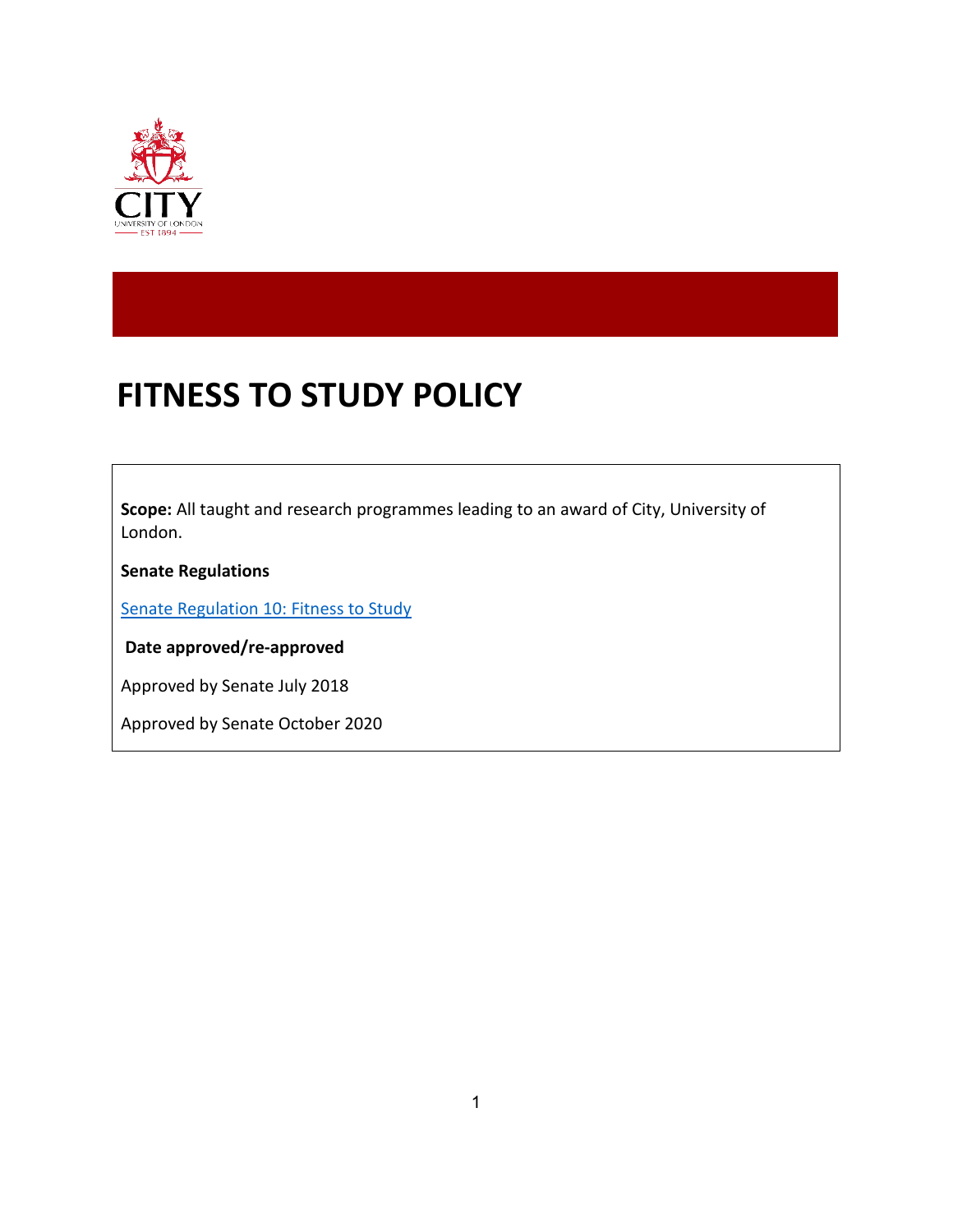# **Fitness to Study Policy**

# **Introduction**

1. This document outlines the general principles and the purpose of City's Fitness to Study Policy, and the context in which the Regulation will be implemented, and should be read in conjunction with the Fitness to Study Regulation. (Senate Regulation 10)

# **Context**

- 2. City, University of London is committed to protecting the health, safety and wellbeing of all students and stakeholders. City is an educational institution that aims to provide a supportive, engaging, and inclusive learning environment for students, conducive to education, research and a positive student experience.
- 3. In supporting these aims, City recognises the need for proactive management and support of concerns about a student's well-being and/or behaviour which may be related to ill-health, disability or other reasons.
- 4. Students are made aware of their entitlements and responsibilities at the outset of their studies and upon re-registration including accessing learning support and receiving reasonable adjustments (for those who are entitled to reasonable adjustments). City commits to providing equality of opportunity for all, respecting difference.
- 5. The Fitness to Study Policy will be applied in accordance with City's duties under the Equalities Act 2010. It should be noted that the provision of reasonable adjustments do not extend to the application of a genuine competency standard. City commits to its duty to ensure that reasonable adjustments are provided in supporting students to achieve a competency standard, and to ensure that the assessment methods used to test the competency standard do not disadvantage a student in demonstrating their competency.

# **Support for students**

- 6. City provides support for students via a number of mechanisms, including:
	- a. Reasonable Adjustments
	- b. Extenuating Circumstances Policy
	- c. Assessment deadline extensions (defined within the School)
	- d. Interruption of Studies (Assessment Regulations)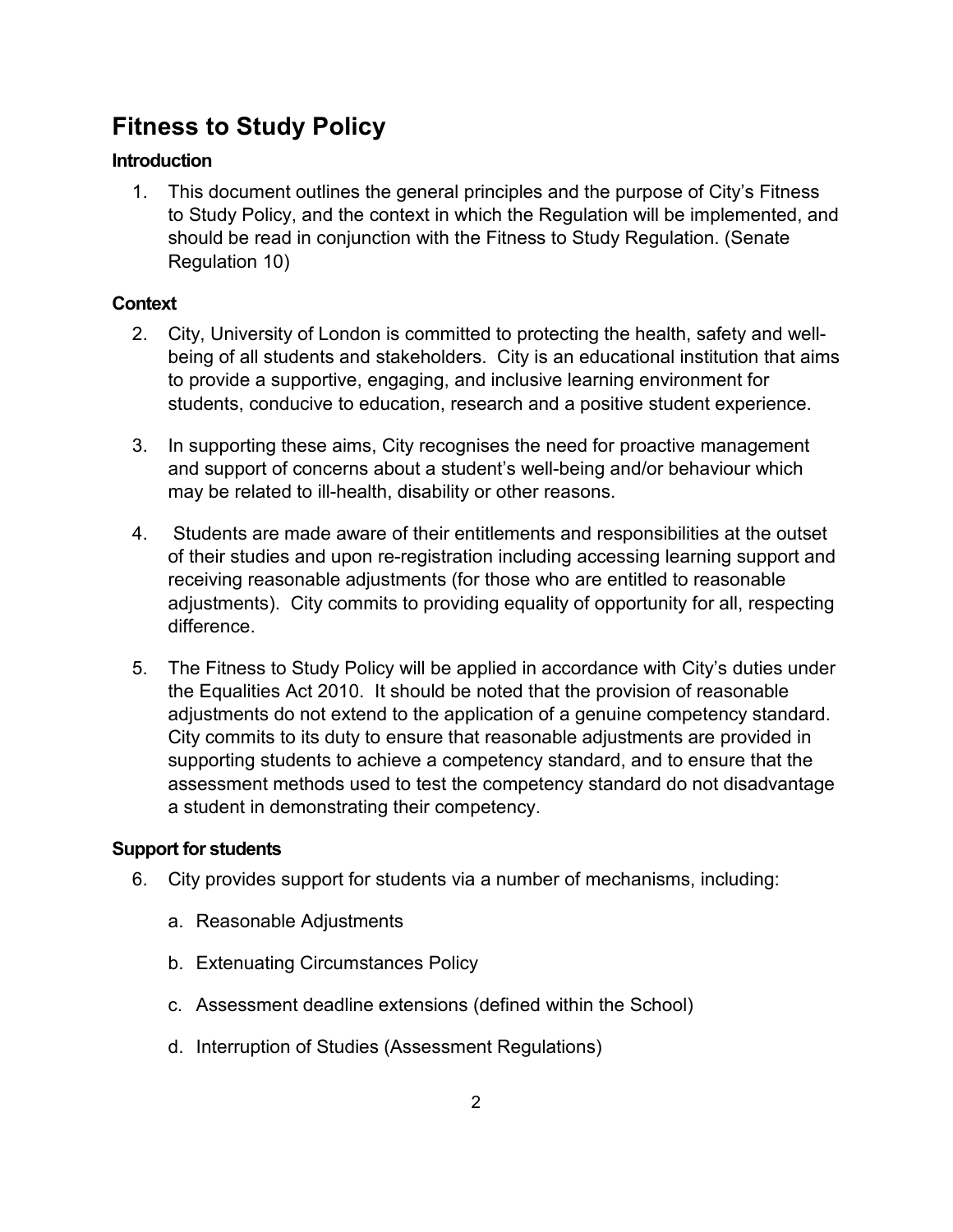- e. Support provided by The Student Counselling, Mental Health and Accessibility Service (incorporating Neurodiversity and Disability)
- 7. If a student has declared to City as having a disability, health condition, or learning difference and registers with the relevant support service, relevant adjustments will be provided via reasonable adjustments, and other support as agreed.
- 8. Further information about these support mechanisms can be found on City's website (enquiries about assessment deadlines should be directed to the student's School).

#### **When the Fitness to Study Policy and Regulation will be used**

- 9. This Policy will be applicable to
	- a. students registered at City, University of London, throughout their registration in relation to their studies/research and to study/research activities undertaken elsewhere, including fieldwork and placements.
	- b. students registered on a distance learning programme, with the understanding of the limitations on the nature of support that can be practically provided to such students.
- 10. This Policy may not be applicable to
	- a. a student whilst they are engaged with a Study Abroad programme (where the host institution is responsible for providing support and ensuring reasonable adjustments are in place).
	- b. students who are on validated or partnership programmes (where the student's registration is managed by the partner institution).
	- c. students where a local Fitness to Practise Policy is already in place whether this Policy or a local Fitness for Practise is applicable is for the student's School to determine.
- 11. This Policy may be used in circumstances when
	- a. there is a concern for potential significant risk to any or all of the following:
	- b. the student's own health and safety or well-being relating to a disclosed mental or physical health condition, disability or learning difference;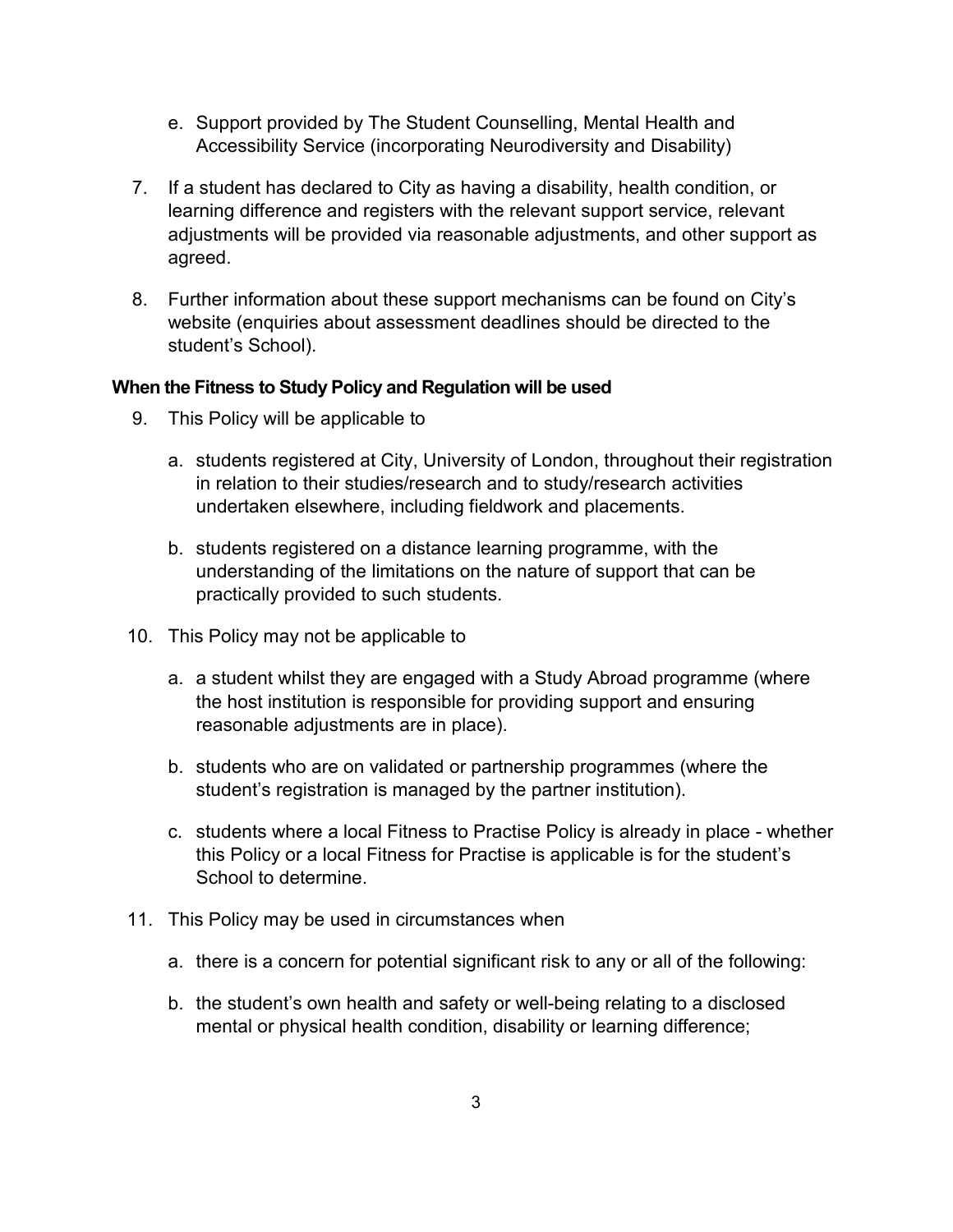- c. the student's own health and safety or well-being where it is not known whether a student has a diagnosed mental or physical health condition, disability or specific learning difference;
- d. the health and safety or well-being of other students and staff;
- e. the teaching and learning environment (for the student and/or others);
- f. the activities and/or health and safety of placement providers, mentors, visitors or the general public; and,
- g. the normal support mechanisms for students are considered insufficient for supporting a student's well-being, managing a concern about a student's wellbeing or behaviour; or addressing a risk regarding the student's engagement with their studies or with fellow students, staff or other stakeholders.
- 12. City will at all times consider the most appropriate process to be followed when managing concerns about student well-being and/or behaviour.
- 13. Where the concern meets the criteria set out above, normally the concern will be managed, initially or wholly, as a Student Support Review, as outlined in the Regulation. Where the concern is determined to involve potential immediate and significant risk; requiring urgent action, the concern will normally be managed via Temporary Precautionary Measures, as outlined in the Regulation. Where the concern meets the criteria for direct referral to a Fitness to Study Panel, the concern may be referred directly to a Fitness to Study Panel, as outlined in the Regulation.
- 14. This Policy is not intended to deal with issues solely related to a student's academic performance (which would be managed under the Assessment Regulations) or a student's extenuating circumstances (which would be managed under the Extenuating Circumstances procedure). When a concern relates to either of these areas, support mechanisms outside the Fitness to Study policy should be used in the first instance.
- 15. Where the concern relates to behaviour which could potentially be considered misconduct under City's Student Discipline Regulation (Regulation 13), and there is evidence that the student may be experiencing health difficulties or registered as disabled, the Preliminary Investigation will seek to clarify whether the matter must be referred to Regulation 13 or may be better managed under the Fitness to Study Policy.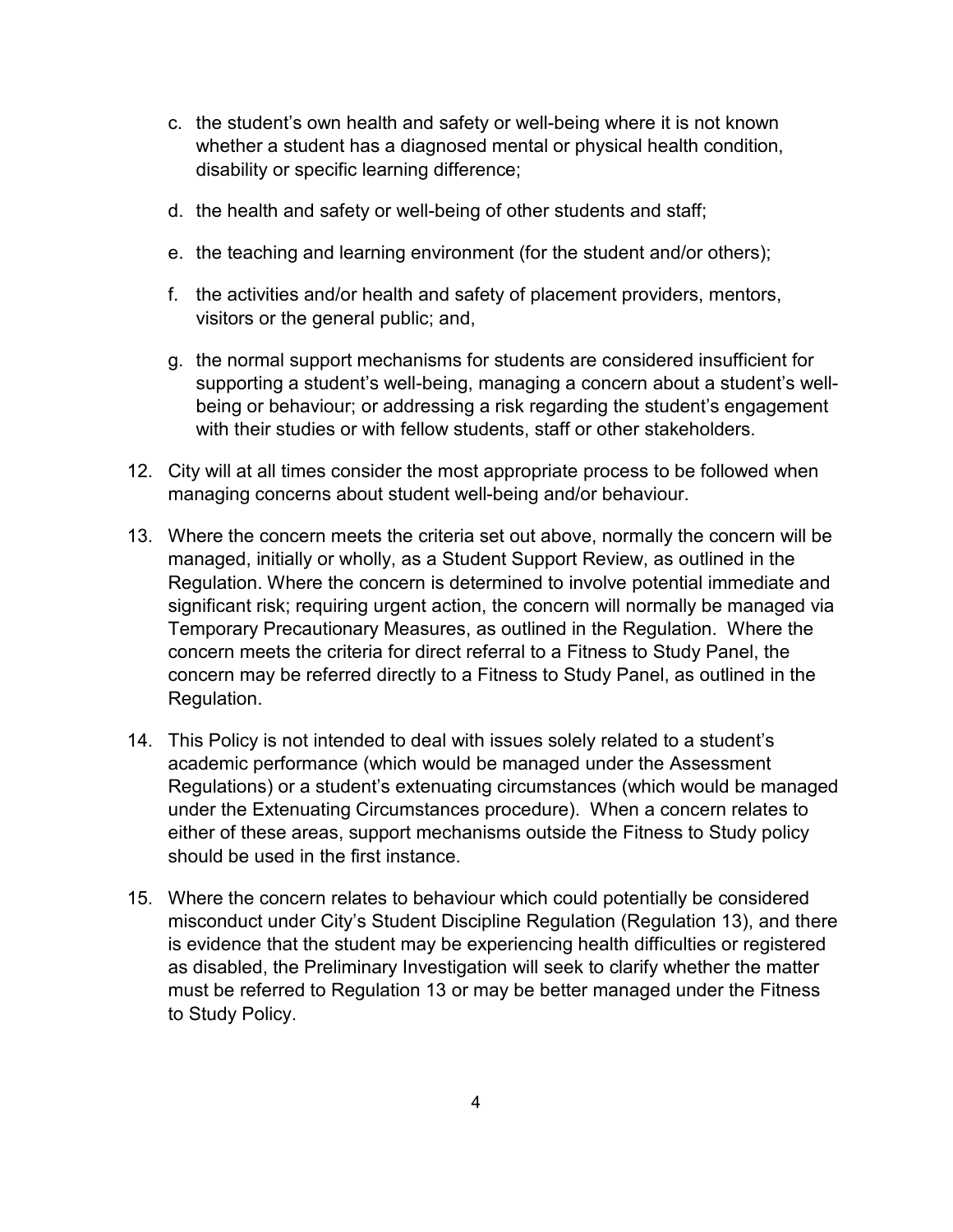- 16. Where there is evidence of confirmed or potential criminal activity this should be referred for consideration under City's Disciplinary Regulation in the first instance.
- 17. In the situation where a concern relates to behaviour which could potentially be considered misconduct under City's Student Discipline Regulation (Regulation 13), but the decision has been made to manage the concern under the Fitness to Study Policy, and a student does not co-operate with agreed action plans created under the Fitness to Study Policy, City reserves the right to refer the matter for consideration under Regulation 13 (Student Discipline) if this is considered necessary. The decision regarding the referral under these circumstances will be managed by the Head of Academic Services (or nominee) in consultation with appropriate City student support services and Student & Academic Services.

#### **Preliminary Investigation**

- 18. It is not always initially possible to be certain whether the cause of the concern or the unacceptable behaviour is a result of a physical or mental health condition, disability or a specific learning difference. A preliminary investigation will be conducted before a concern is referred for consideration under the Fitness to Study procedure to allow an opportunity to determine the context of the concern, what evidence there is to support the concern, assess the facts and discuss the concern with the student. Ultimately, this preliminary investigation will confirm whether or not the concern warrants further consideration and if so, whether or not this should be managed in accordance with the Fitness to Study Policy, or referred to a different City procedure.
- 19. A preliminary investigation will be co-ordinated by the relevant School, which will be responsible for ensuring this preliminary investigation takes place and an outcome is reached. The investigation will usually include a gathering of information about the concern and a meeting with the student concerned (or if the student is unable to be personally present, via telephone conference or similar). Where a student is being supported by a student support service (that is, registered with a support service), preliminary action may include a meeting between the student, the support service and a School representative to discuss the concerns raised. Where a student is not known to be registered with a student support service, this preliminary meeting should be managed by the School with a referral thereafter to the relevant student support service where appropriate.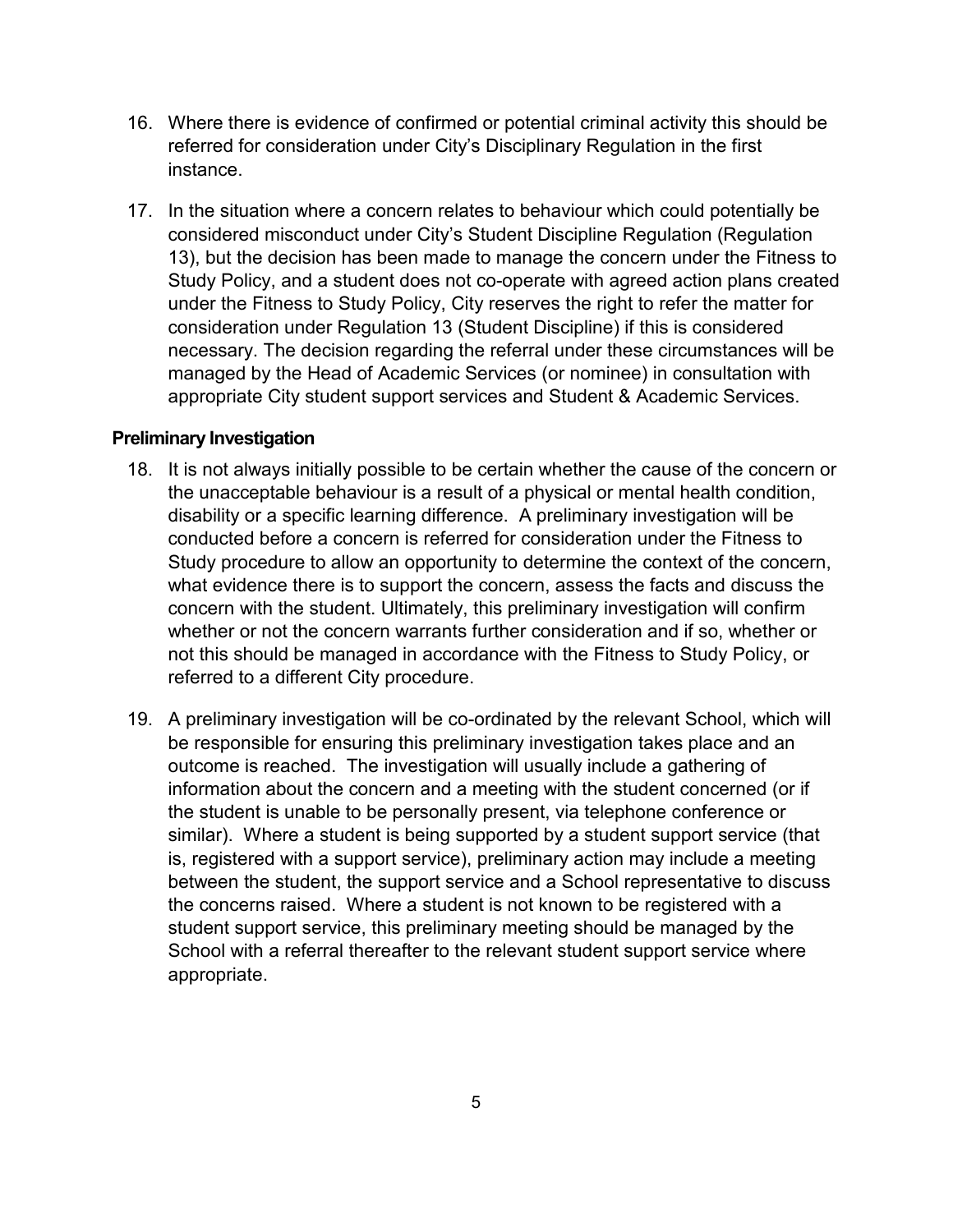- 20. The outcome(s) of a preliminary investigation could include:
	- a. A decision that the action taken as part of the preliminary investigation is sufficient and no further action will be taken;
	- b. The student is referred to a student support service for support (where reasonable adjustments could be reviewed or discussed with a view to implementing these);
	- c. The concern is referred for support under a relevant process, for example: Extenuating Circumstances Policy, Interruption of Studies process, extension to assessment deadline;
	- d. A decision that the support for the student needs a comprehensive review, and the concern is referred to a Student Support Review;
	- e. A decision that the concern regarding the student's behaviour could represent misconduct and it is not appropriate for consideration under the Fitness to Study Policy - the matter is referred to City's Disciplinary Regulation.

#### **Consideration under the Fitness to Study Policy**

- 21. Where a decision is made that a concern regarding a student requires further consideration under the Fitness to Study Policy, the concern will be referred to the most appropriate level of the Regulation (that is, either Level 1 or 2) as guided by the criteria set out in the Regulation and this referral will be made in accordance with the Regulation.
- 22. A Student Support Review or Fitness to Study Panel will be conducted in accordance with this policy, and the outcome(s) will be as outlined in the Regulation.

#### **Student Support Review Process**

- 23. The Student Support Review will assemble input from relevant staff from the student's School, and from staff in the relevant student support services and the student (and any individual(s) accompanying the student).
- 24. It is recommended that the group of staff meeting for the Student Support Review will be led or 'chaired' by a member of staff from within the student's School (appointed by the Head of Academic Services or nominee) – this individual will take responsibility for ensuring the scheduling of the Review and the management of any meetings and records, and co- ordinate any correspondence to the student confirming the outcome of the Review.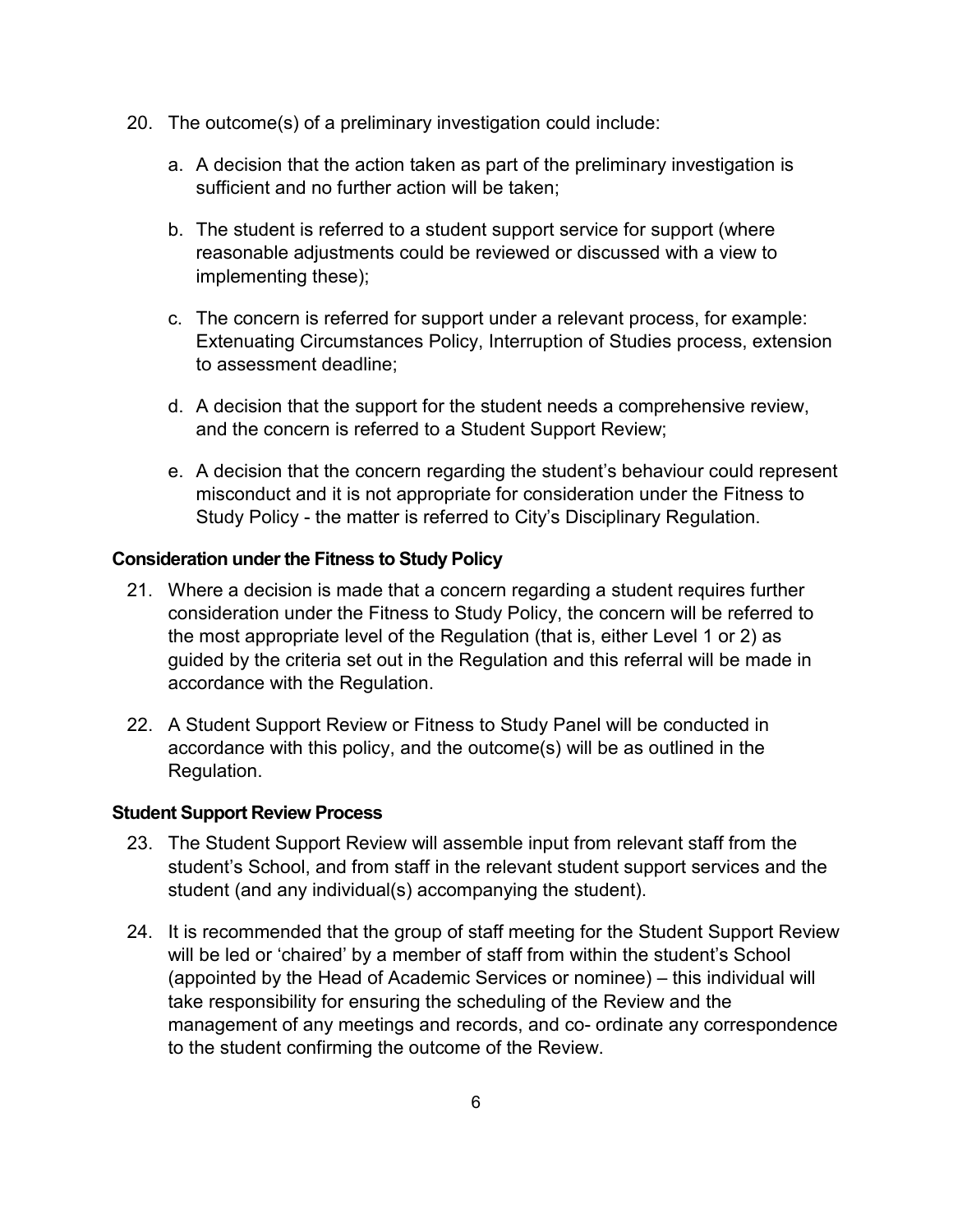- 25. The Student Support Review will be scheduled as soon as practically possible following the decision to convene a Review meeting, unless agreed otherwise, and should allow the student sufficient opportunity to prepare and seek support.
- 26. The student will be given very basic notification of the decision to convene a Student Support Review meeting within 3 calendar days (this does not include weekends and bank holidays) of the decision. Following this, the student should be provided as soon as practically possible with more detailed information including the following:
	- a. a rationale for the decision;
	- b. confirmation of the date, time, and location of the Review meeting;
	- c. a copy of any supporting documentation as relevant;
	- d. details of who will be attending the Review meeting and in what capacity;
	- e. invitation for the student to be accompanied by one other person of their choice for support (the student may be accompanied by more than one person, but only with the agreement of the staff member co-ordinating the Review meeting). Please note this should not be a legal representative;
	- f. a request that the student confirm with the Head of Academic Services (or nominee) at least 48 hours in advance of the meeting who they will be accompanied by. It is recommended that the student be accompanied by someone other than a City staff member, to avoid the potential for conflict of interest (a representative from the Student Union would be ideal);
	- g. the student should be informed that they can receive support from the Union Advice Service on explaining the regulations and process, advising the student on their response, how to put together a statement, accompanying them to their meetings and providing ongoing advice throughout the process.
- 27. This Review is intended to be a facilitative process aimed at thoroughly reviewing the concerns about the student's well-being or their behaviour, the actions taken so far in supporting the student, and all support options for the student.
- 28. Whilst the intention is for the student to be an active participant in the review of their support, it is recognised that it may not always be possible to have the student participating in this meeting.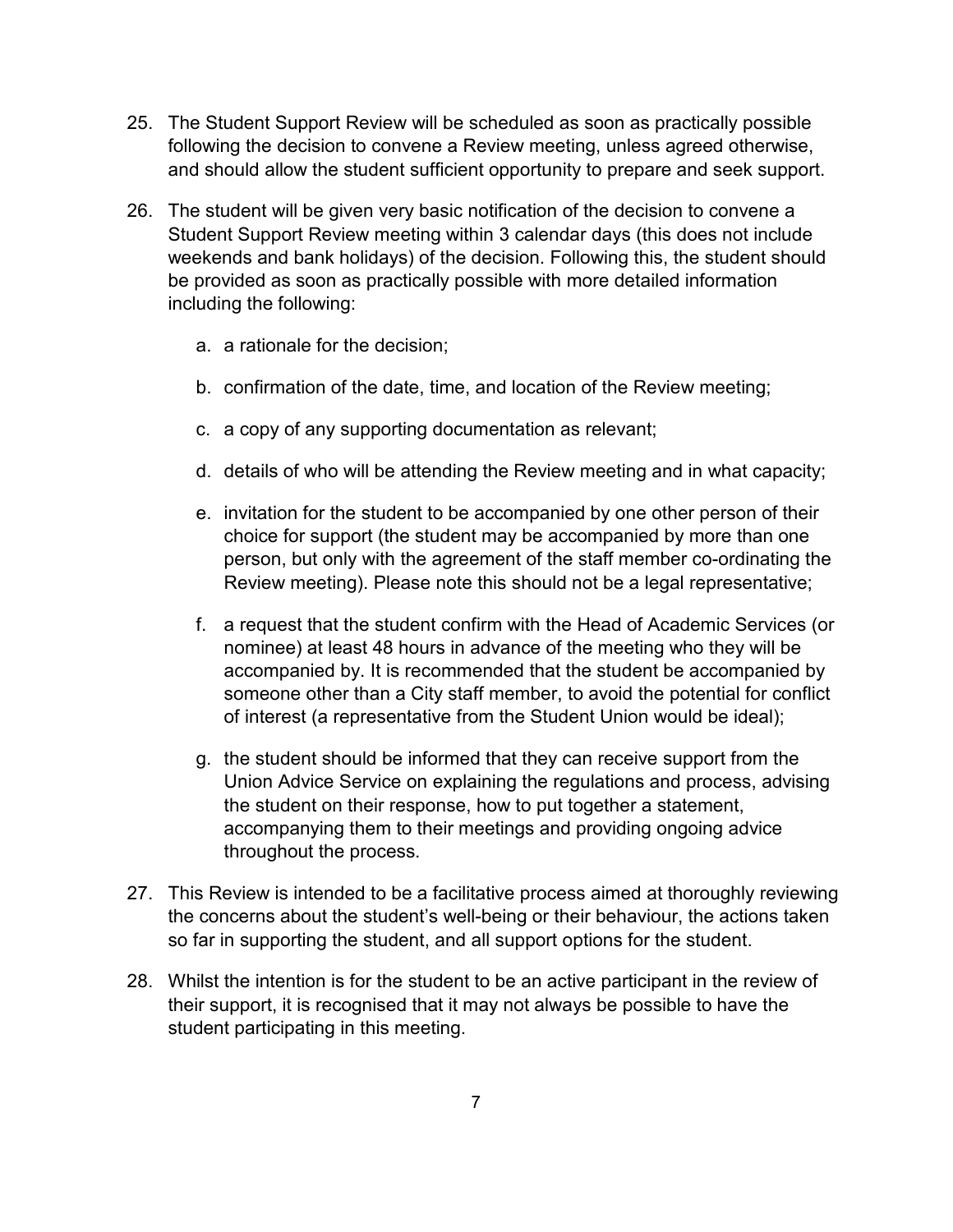If the student cannot attend, refuses to attend, does not respond to invitations to attend or agrees to attend but does not attend without or with very late notice, the meeting may proceed in the student's absence if the staff managing the meeting consider it appropriate to do. The meeting may be postponed in these circumstances if the staff managing the meeting consider it appropriate. Where a student is unable to attend due to being unable to physically travel to the hearing, but is fit to engage with the meeting, the staff managing the meeting should consider offering alternatives to allow the student to participate in the meeting (for example: telephone conferencing).

- 29. The Student Support Review will normally (but not be limited to) cover the following, as appropriate or relevant:
	- a. what incident/concern prompted the meeting of the Review group, and why this Review is required;
	- b. assess the student's insight into their well-being or the impact of their behaviour on themselves and others
	- c. what actions have already been taken in relation to supporting the student;
	- d. what support is accessed by the student internally and externally;
	- e. whether disability related reasonable adjustments (newly agreed or an adaption of that already agreed) are already in place or required; and if they are already in place, whether these adjustments need to be adapted;
	- f. providing the student, the opportunity to ask questions about any concerns raised, and the process being used, and if they wish to respond to the concerns raised and the decision to refer their case to the Review;
	- g. all available options, including whether it would be helpful for the student to have a break from their studies for an agreed period of time – the terms under which return to study will occur should be identified clearly (e.g. documentation required, procedure(s) that need to be followed, staff to be contacted).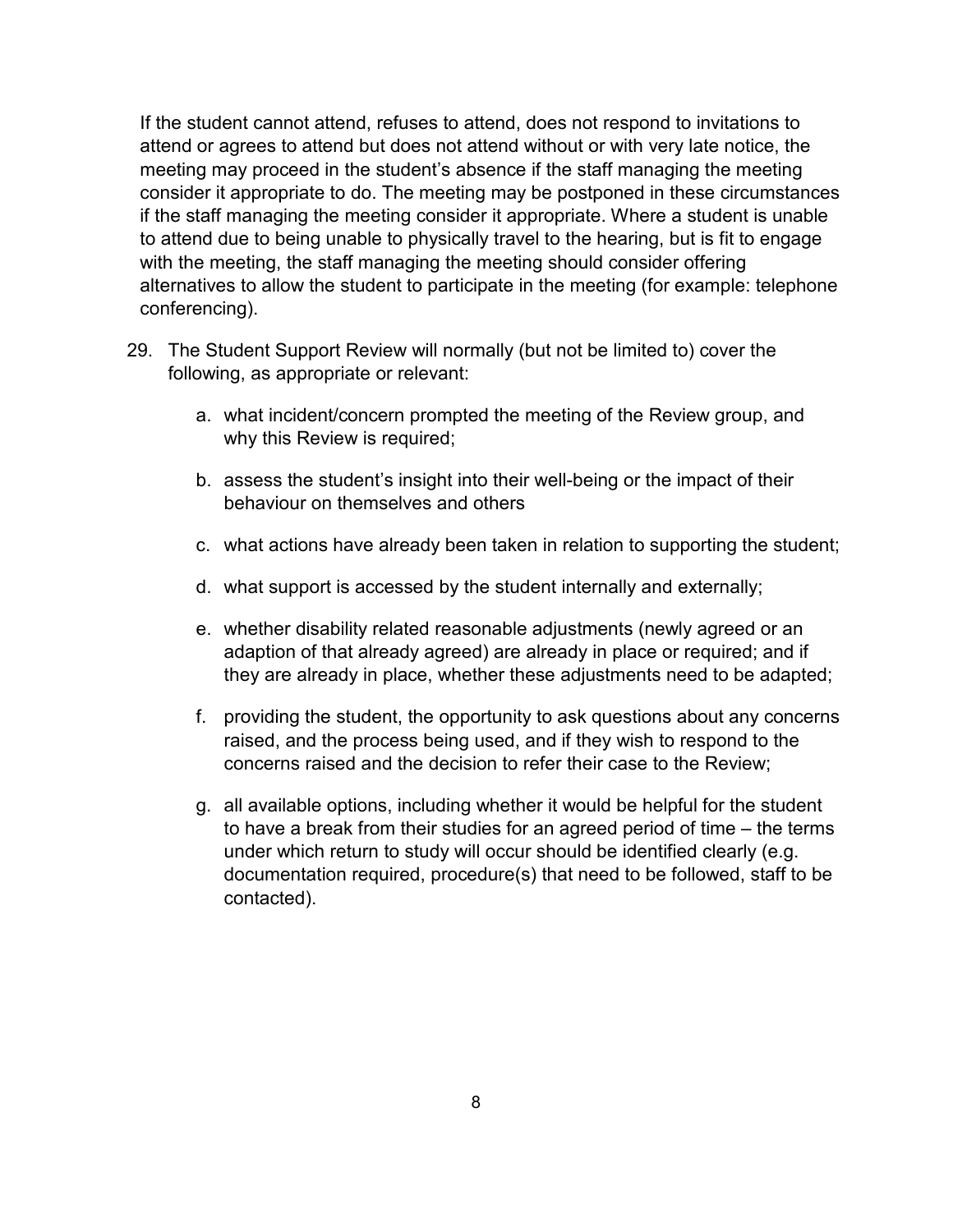- 30. The potential outcomes of this Review may include any one, or a combination of, the following:
	- a. the concerns are considered resolved, and no further action needs to be taken;
	- b. the matter cannot be resolved at this Level and is referred to a Fitness to Study Panel;
	- c. the Review recommends the introduction of, or a change to, agreed reasonable adjustments for the student. Any reasonable adjustments will be agreed and put in place in accordance with the normal reasonable adjustments process;
	- d. the student is required to attend a meeting with a member of staff nominated by this Review following a brief interval (2-6 weeks) to monitor the student's well-being and to ensure that all appropriate action has been/is being taken. If not, appropriate action should be agreed between the student and the nominated member of staff and taken. That nominated member of staff is responsible for ensuring those agreed actions are taken.
	- e. the student is referred to a service within City for further specific support;
	- f. the student decides to interrupt their studies, and is referred to the Interruption of Studies procedure – and the Review endorses this action;
	- g. an Action Plan is drawn up and the Review nominates a member of staff to monitor the Action Plan. The Action Plan will record the outcome of the Review, and identify any additional educational or personal support to be provided by City. The Action Plan will also include standards regarding conduct and behaviour that the student is expected to maintain in the learning environment. The Action Plan will be monitored on a regular basis, and at least termly, by the member of staff appointed by the Review who will report to the Review group any further concerns;
	- h. the student may be referred to Occupational Health for assessment of their fitness to study. Where a decision is made that a student should be referred for an OH Assessment, staff responsible for correspondence with the student will need to discuss this decision with the student and obtain their consent to make the referral.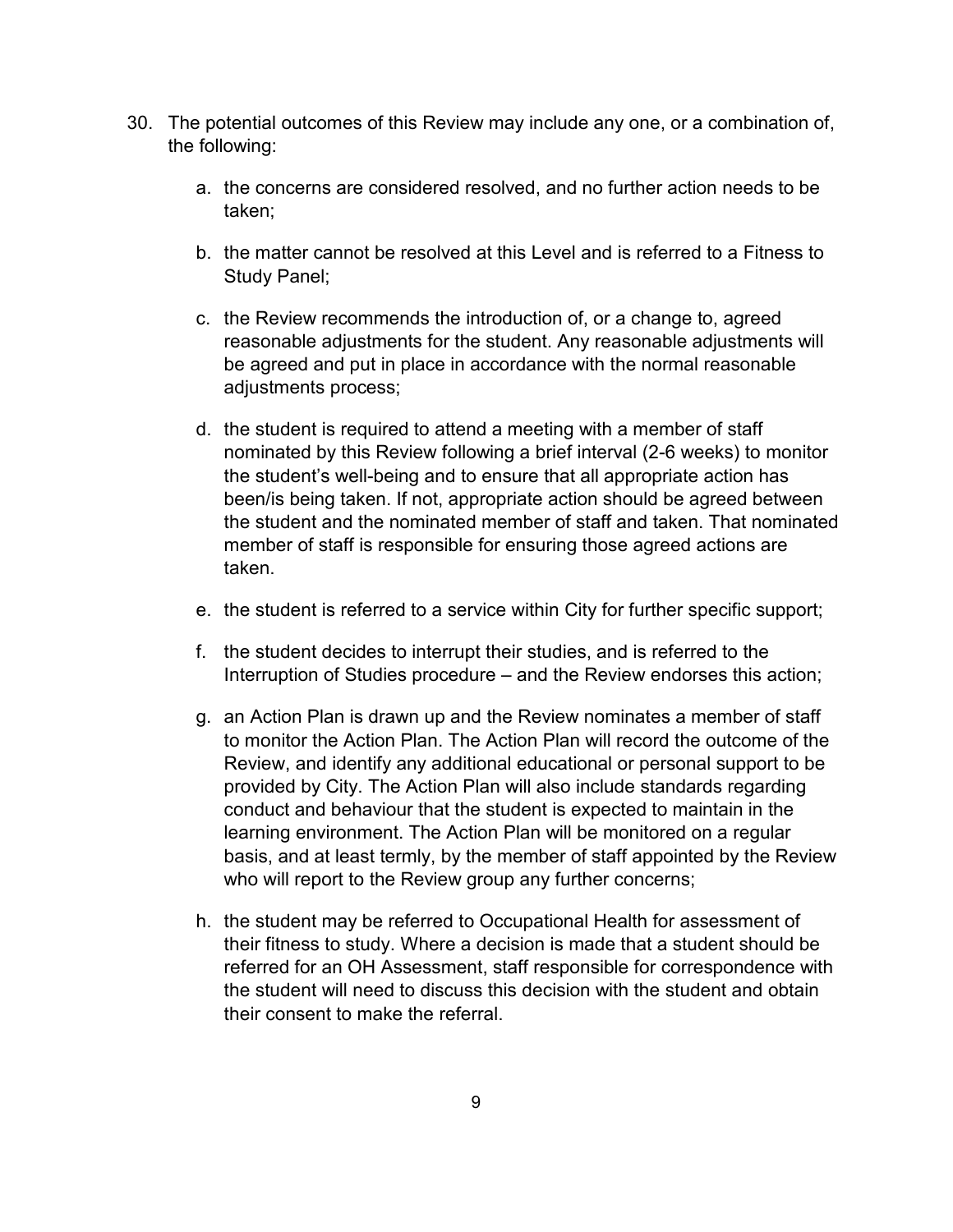- 31.The Review may recommend other additional actions that would be supportive to the student (excluding those outcomes only available to a Fitness to Study Panel).
- 32.A note of the occurrence of the outcome(s) and actions taken following the Review will be recorded, even where it is decided that no further action need be taken. This will be circulated to the student for their agreement. A student may suggest amendments to this record, but it is at the Head of Academic Services discretion whether any amendments to the record will be made. A note of the student's suggestions may be attached to the note as an addendum, at the discretion of the Head of Academic Services.
- 33. The agreed record will be circulated to the student and appropriate staff members, normally within 14 calendar days of the record being agreed. Staff should refer to accompanying Guidance with regards to responsibility for drawing up, circulating and retention of the record.

#### **Fitness to Study Panel Process**

- 34. The Fitness to Study Panel may be instigated in one of the following circumstance(s):
	- a. following Temporary Precautionary Action
	- b. a Student Support Review has agreed to refer the concern,
	- c. where the concern is that the student's on-going engagement with their studies represents a potential risk to their safety or to others' safety, and requires urgent consideration
	- d. where a referral has been made from City's Disciplinary Regulation
- 35. A request that a student be considered by a Fitness to Study Panel must be agreed between a relevant support service and the Head of Academic Services (or nominee) in the student's School. The Head of Academic Services (or nominee) will be responsible for submitting the referral to a Fitness to Study Panel, by completing and submitting the Referral to FSP form. The Guidance outlines where to direct the Referral form, and who will take action in response to that form.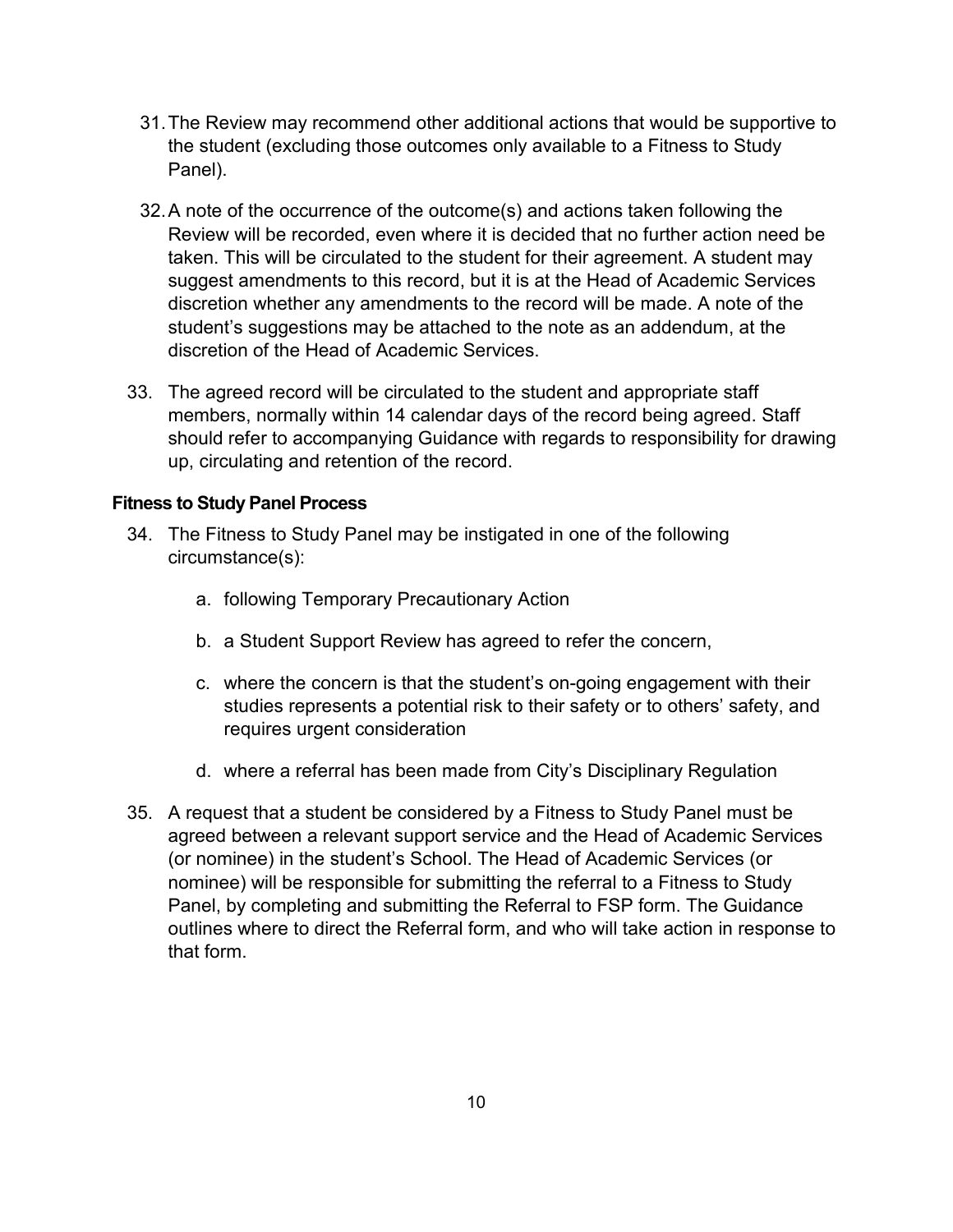36. The Fitness to Study Panel is responsible for investigating serious concerns about a students' engagement with their studies, and/or their behaviour and/or well-being considered to pose a significant risk to themselves and/or other students, staff or the education and research environment and, is thought to be related to ill-health, disability or learning difference. On completion of its investigation, the Panel will determine appropriate action to take. At a Fitness to Study Panel, the responsibility for proving that there is a valid cause for concern, i.e. the

"burden of proof", lies with the University and the level of proof required is measured using the "balance of probabilities".

37. The Panel will be scheduled as soon as practically possible following the decision to refer the matter to the Panel.

#### **Burden of Proof:**

The "burden of proof" determines whose responsibility it is to prove an issue. In a disciplinary case we would expect the burden of proof to be on the provider, that is, the provider must prove that the student has done what they are accused of doing. The student should not have to disprove the allegation.

#### **Standard of Proof:**

The "standard of proof" is the level of proof required. In legal proceedings the standard of proof in criminal cases is normally "beyond reasonable doubt", which is a very high standard. In civil cases it is normally "the balance of probabilities", that is, it is more likely than not that something happened. Although the "balance of probabilities" standard is lower than "beyond reasonable doubt", decisions must still be supported by evidence. The standard is higher than simply believing that something is likely to have happened."

(Office of the Independent Adjudicator (OIA), The Good Practice Framework, Disciplinary procedures June 2018, Page 23)

- 38. The student will be provided with a brief written notification of the decision to refer the concern to a Fitness to Study Panel normally within 3 calendar days (this does not include weekends and bank holidays) of the decision.
- 39. The student will be provided with information normally 14 calendar days in advance of the Panel, including:
	- a. confirmation of the date, time, and location of the Panel;
	- b. a copy of any supporting documentation (including a copy of the Referral to Fitness to Study Panel Form).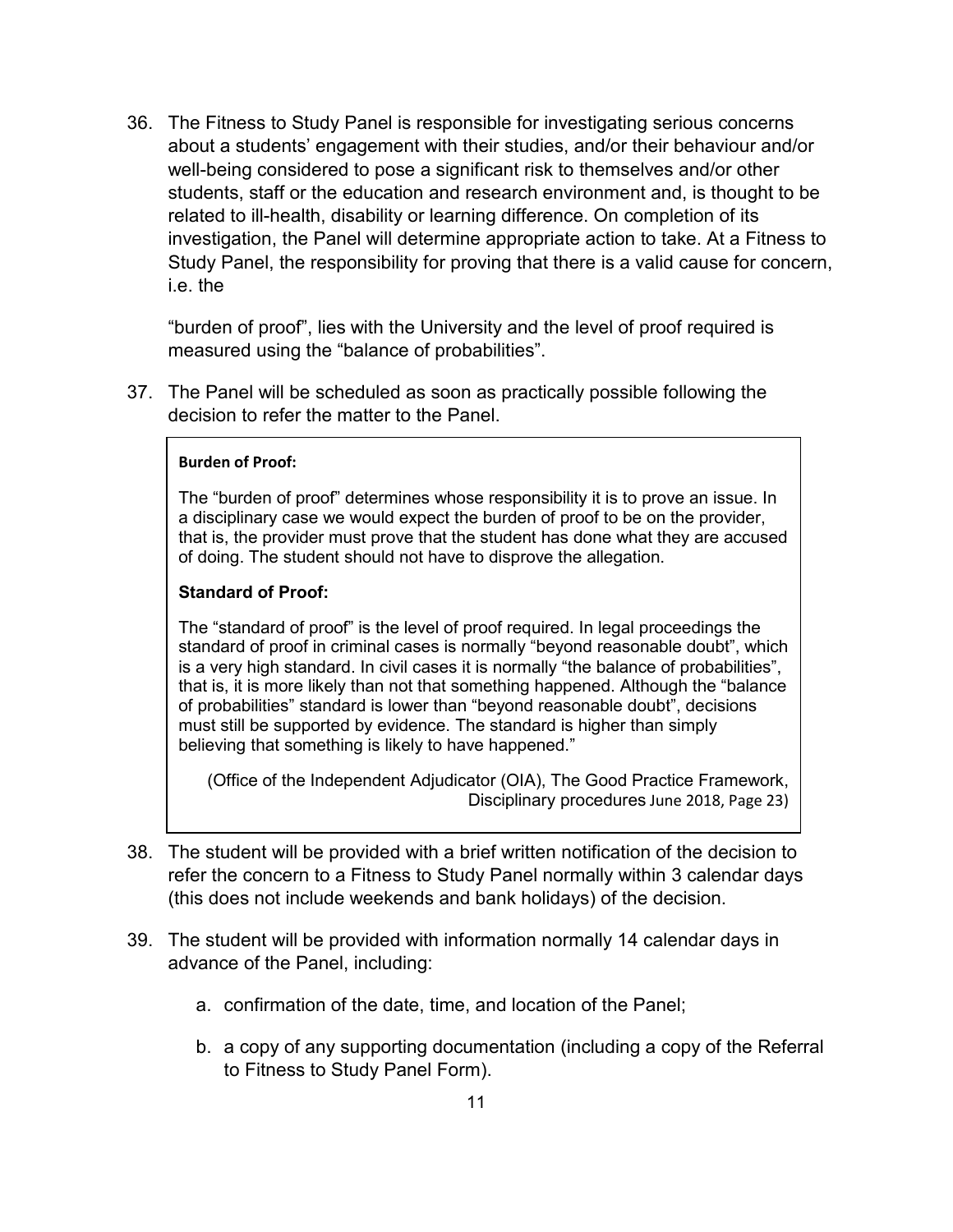- c. who will be attending the Fitness to Study Panel and in what capacity (see Guidance for further details);
- d. notice that the student may be accompanied by one other person of their choice and should confirm with the secretary at least 48 hours in advance of the meeting who they will be accompanied by. It is recommended that the student be accompanied by someone other than a City staff member, to avoid the potential for conflict of interest (a representative from the Student Union would be ideal).
- e. The student may be accompanied by more than one individual only with the agreement of the Chair.
- f. The student will be invited to submit documentation for the Panel's considerations – this must normally be submitted no later than 7 calendar days prior to the Panel, unless otherwise agreed between the Chair of the Panel and the student.
- 40. Where the student is not able to attend, or does not notify the Chair that they cannot attend in advance of the meeting of the Panel: at the Chair's discretion the Panel may proceed in the student's absence. If the student cannot attend, refuses to attend, does not respond to invitations to attend or agrees to attend but does not attend without or with very late notice, the meeting may proceed in the student's absence if the staff managing the meeting consider it appropriate to do so. The meeting may be postponed in these circumstances if the staff managing the meeting consider it appropriate. Where a student is unable to attend due to being unable to physically travel to the hearing, but is fit to engage with the meeting, the staff managing the meeting should consider offering alternatives to allow the student to participate in the meeting (for example: telephone conferencing).
- 41. The Panel will comprise three members of staff:
	- a. Senate nominee, chosen from the list of staff annually approved by Senate to sit on Intuitional-level Panels, who will act in the role of Chair;
	- b. Programme Director of the student's programme (or nominee);
	- c. Head of Student Counselling, and Mental Health and Accessibility Service (or nominee) or representative of the Student Health Centre (or nominee).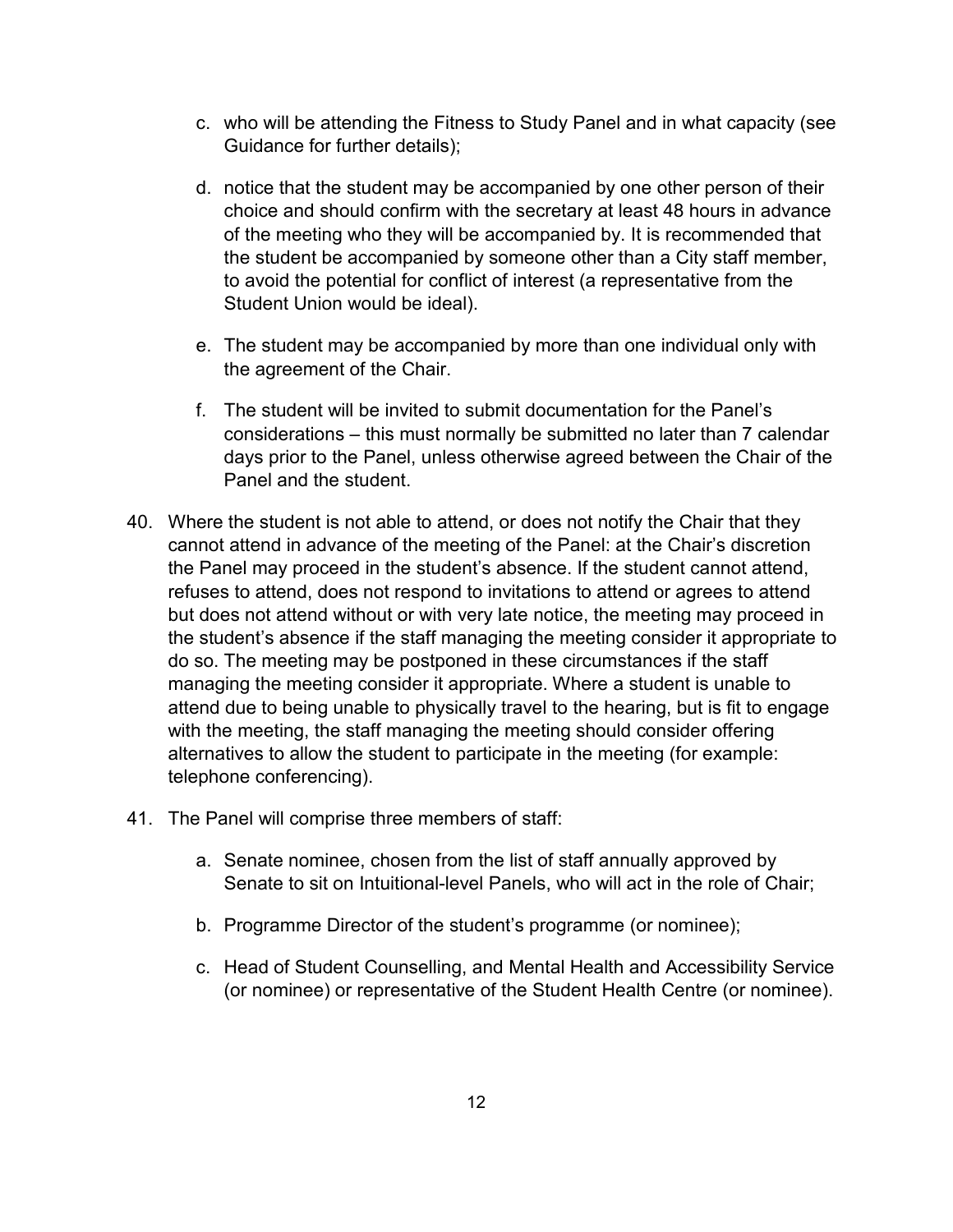- 42. The Panel's considerations will include, but not be limited to, the following:
	- a. the Referral to Fitness to Study Panel Form;
	- b. documentation recording previous actions taken under this Regulation (where relevant);
	- c. documentation relating to support provided to the student so far (where relevant);
	- d. representations from appropriate members of staff from the student's host School, and/or another City department – either in person (verbally) or in writing, or both. The Chair will determine whether or not staff are invited to make representations to the Panel;
	- e. representations from the student either in person (verbally) or in writing, or both. The student may have another person make representations on their behalf with the agreement of the Chair.
	- f. Information provided by consultants, where relevant e.g. information provided by experts about the student's mental or physical health condition/disability/Specific Learning Difference; or staff members with expertise in Tier 4 rules (these consultants do not have a role in the decision-making).
- 43. The Panel is authorised to agree one or more of the following outcomes:
	- a. determine there is no concern that warrants consideration under this Regulation and no further action will be taken under the Fitness to Study Policy;
	- b. prepare, review or continue an Action Plan with regular monitoring by a member of staff appointed by the Panel;
	- c. make recommendations for the introduction of, or a change to, agreed reasonable adjustments for a student. Any reasonable adjustments will be agreed and put in place in accordance with the normal reasonable adjustments process;
	- d. endorse the student's decision to interrupt their studies. The student will be referred to the Interruption of Studies procedure;
	- e. determine that a temporary suspension will be applied to the student's registration. The Panel will agree an initial period of time for the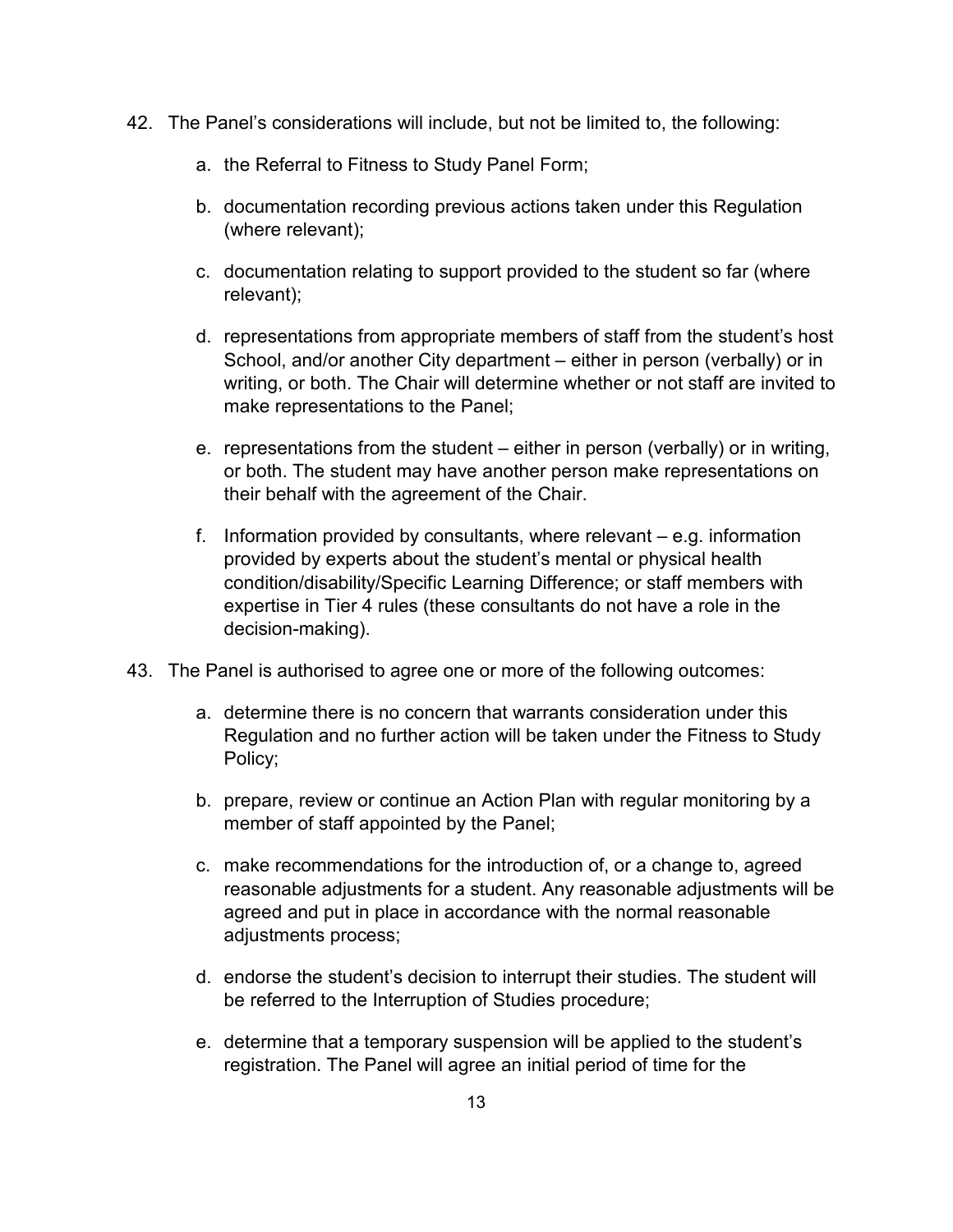suspension, who the contact should be for the student during the interruption, and what the student's registration status is whilst their studies are suspended, and when the suspension will be reviewed and who is responsible for the review and decision as to whether or not the student will be permitted to return and when;

- f. determine that the student must be excluded (permanently or temporarily) from a specific aspect of their programme study or City-related activity (e.g. sport team, placement, or other). The Panel will take into account any impact of an exclusion before confirming this decision. This decision will be reported to the relevant School/Service for action;
- g. Refer the student to the Occupational Health Service for assessment of their fitness to study (this could be immediately following the Panel meeting, or any time during the student's suspension/exclusion or Interruption of Studies). Where a decision is made that a student should be referred for an OH Assessment, staff responsible for this decision will need to discuss this decision with the student and obtain their consent to make the referral. The student has the right to refuse a referral to the OHS but if this is the case, it should be made clear to the student that a decision about fitness to study will have to be made without full knowledge of what might be genuine mitigating circumstances. The OHS will advise on what (if any) other services should be involved. The OHS may request medical evidence from the student's GP/specialist. The Panel will ensure recommendations for support from OHS are followed up.
- h. Determine that there is no appropriate action that can be taken under this Regulation, but refer the concerns regarding the student's behaviour for consideration under Regulation 13 (Student Discipline);
- i. Determine that the student must be permanently withdrawn from their programme of study. This decision will be reported to the relevant Assessment Board for noting.
- 44. The Panel is encouraged to consider potential impact on resources of affected services or individual staff members as a result of its decision, and agree with affected services or individuals that its decision is practical and acceptable.
- 45. The Panel is responsible for ensuring that follow up actions are clearly defined in the record of the proceedings of the hearing; responsibilities for actions are clearly agreed and recorded; and, where the Panel want to review information/progress of actions at some point in the future, this is clearly decided and recorded and responsibility for this is clearly allocated.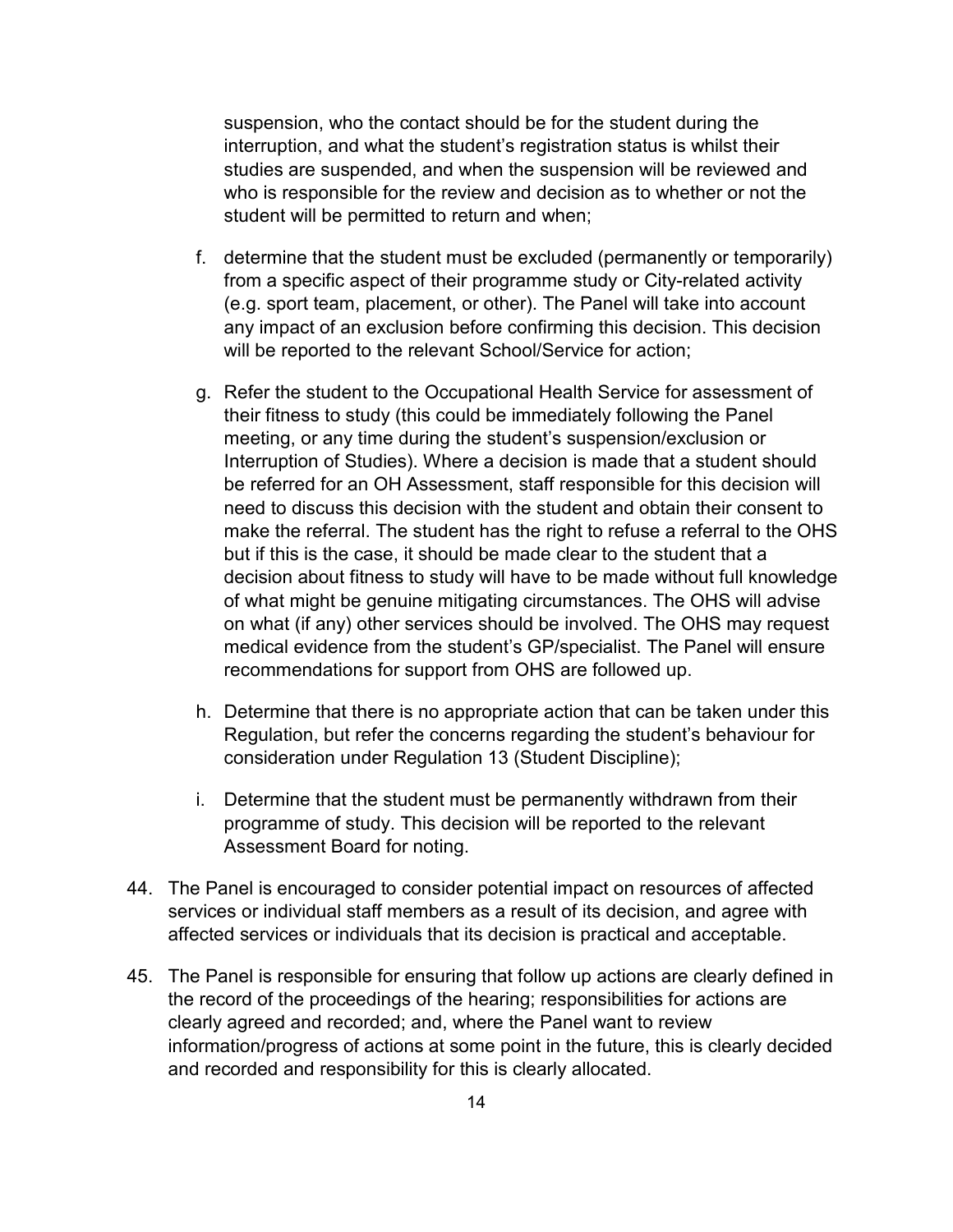- 46. Where the outcome means the student will be withdrawn, suspended or excluded, the Fitness to Study Panel is encouraged to note any potential indirect impact on the student. The Panel should identify any potential impact on the student in relation to maximum registration periods, the student's fees (and any fee refunds), student loans, bursaries, grants, visa-related issues (for International students with a Tier 4 visa) and the student's accommodation. The student should be referred to appropriate
- 47. support services (within City or externally) for guidance and advice in relation to any potential impact.
- 48. Where the Panel's decision means a change to the student's registration, this will be referred to the student's School for action.
- 49. The Secretary will produce a record of the proceedings of the Panel, including its decision and the rationale for the decision. The meeting of the Panel will normally be recorded in writing and in audio format (audio format held on record only for a period of 21 calendar days - should it be required for an appeal - after which it is destroyed). This will be shared with the student normally within 14 calendar days of the date of the Panel meeting. A student may suggest amendments to this record, but it is at the Chair's discretion whether any amendments to the record will be made. A note of the student's suggestions may be attached to the note as an addendum, at the Chair's discretion.
- 50. The formal record of the Panel's decision will normally be circulated to the student and relevant staff members, within 14 calendar days of the record being agreed. The Panel may make recommendations for the format in which the note is circulated to the student (and others) to best support the student.

#### **Right of appeal**

- 51. Any student subject to a decision by a Fitness to Study Panel will be able to appeal the outcome of that Panel.
- 52. The right of appeal, the process by which a student may submit an appeal and the process by which that appeal is dealt with is set out below, in line with the provision of regulation 10.

### **Appeal Process**

- 53. A student who is subject to a decision by a Fitness to Study Panel is entitled to appeal that decision on one or more of the following grounds:
	- a. that there was a material error in the proceedings associated with the Panel's decision, which affected that decision;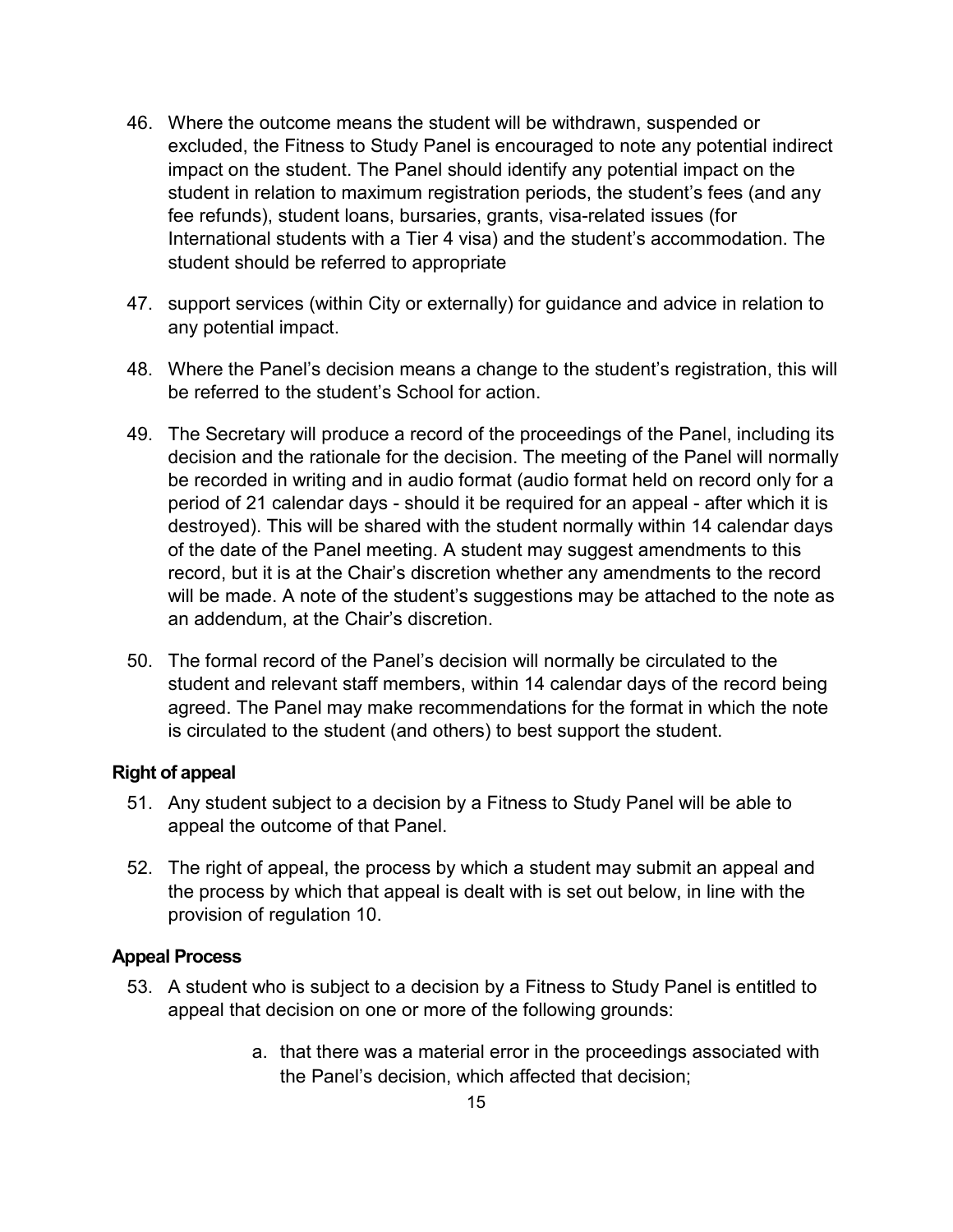- b. that new information has become available, which is material to the Panel's decision, and which could not have been made known to the Panel for a demonstrated, valid and over-riding reason.
- c. that the decision was not one which the Panel could have reasonably reached on the basis of the evidence presented.
- 54. This is not a re-hearing of the case. Dissatisfaction with the outcome does not constitute grounds for appeal.
- 55. A written statement setting out the appeal, accompanied by any appropriate evidence, should be submitted to Student & Academic Services within 21 calendar of the date of the correspondence confirming the Panel's decision. The responsibility for proving that there are valid grounds for appeal against the Panel's decision, i.e. the "burden of proof", lies with the student. The level of proof required is measured using the "balance of probabilities".

#### **Burden of Proof:**

The "burden of proof" determines whose responsibility it is to prove an issue. In a disciplinary case we would expect the burden of proof to be on the provider, that is, the provider must prove that the student has done what they are accused of doing. The student should not have to disprove the allegation.

#### **Standard of Proof:**

The "standard of proof" is the level of proof required. In legal proceedings the standard of proof in criminal cases is normally "beyond reasonable doubt", which is a very high standard. In civil cases it is normally "the balance of probabilities", that is, it is more likely than not that something happened. Although the "balance of probabilities" standard is lower than "beyond reasonable doubt", decisions must still be supported by evidence. The standard is higher than simply believing that something is likely to have happened."

(Office of the Independent Adjudicator (OIA), The Good Practice Framework, Disciplinary procedures June 2018, Page 23)

- 56. The appeal will undergo an initial scrutiny by two members of City staff nominated by the Director of Student and Academic Services and Registrar. This scrutiny will seek to confirm that:
	- a. the statement sets out clearly the basis for the appeal demonstrating potential grounds for appeal; and
	- b. the claim includes sufficient evidence to support the appeal which can justify further consideration.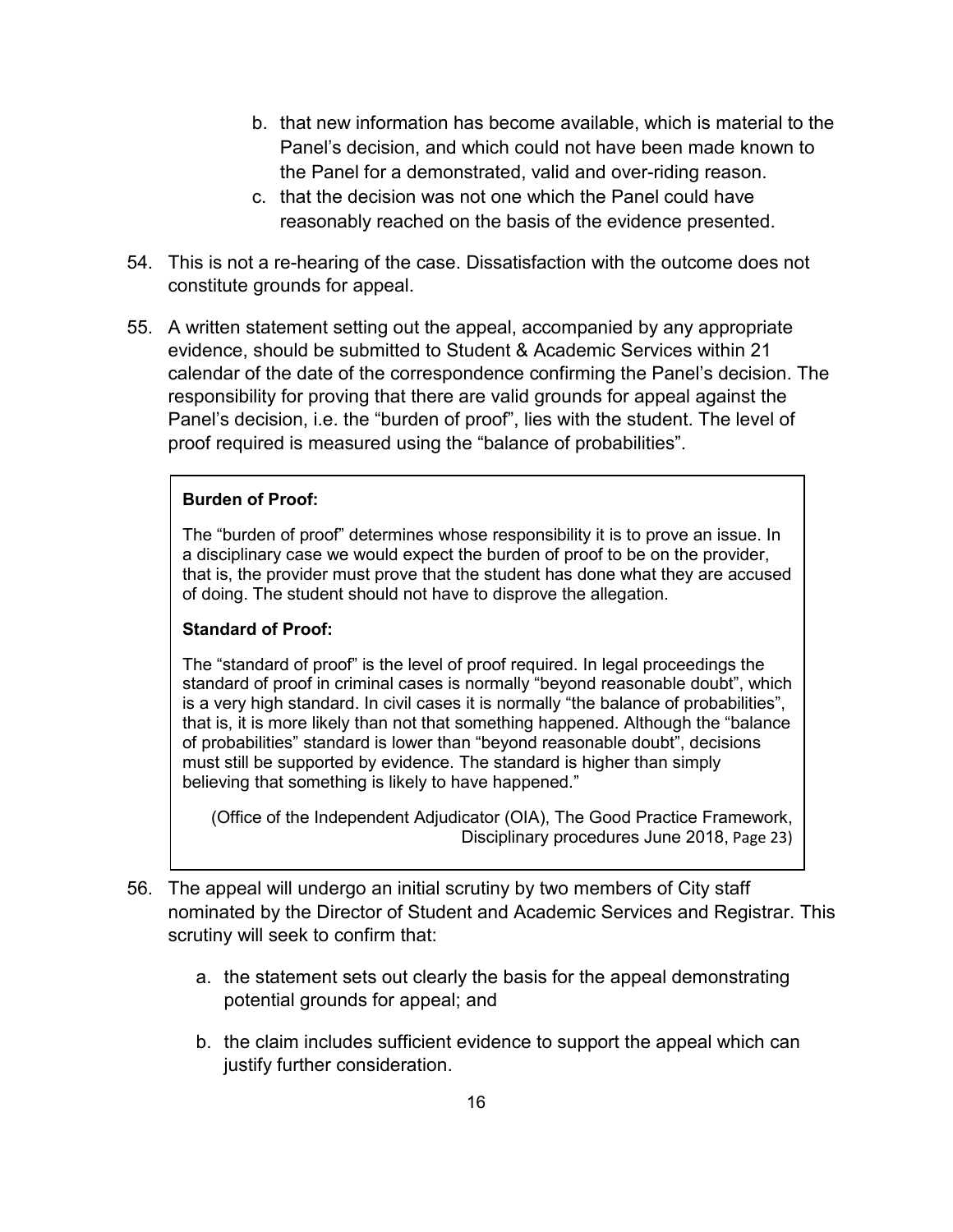- 57. The student will normally be provided with the outcome of the initial scrutiny within 21 calendar days of the receipt of the appeal.
- 58. Where the appeal is not considered to include sufficient evidence to support the appeal or provide sufficient justification for further consideration, the appeal will be rejected. The student will be informed of this decision, with reasons, in a Completion of Procedures ("COP") Letter. Following this, a student who is dissatisfied with the final decision on their case may be able to apply to the Office of the Independent Adjudicator (OIA) for Higher Education. Information and eligibility rules are available at: http://www.oiahe.org.uk.
- 59. Where there is sufficient evidence to merit consideration of the appeal on the grounds set out above, the appeal will be referred to an institutional-level Appeal Panel for further consideration.
- 60. Where a student's appeal is referred to an institutional-level Appeal Panel, the student will normally be provided with the following information at least 14 calendar days in advance of date of the Appeal Panel:
	- a. The date, time and venue of the Appeal hearing. The hearing will be convened within 28 calendar days of the outcome of the initial scrutiny, unless it would be unreasonable or impractical to do so within this period of time;
	- b. Who will be attending the Panel, and in what capacity;
- 61. The student will be invited to attend this hearing. It is not required that the student attend – it is for the student to decide if they wish to attend or not. The student may be represented by another individual in their absence only by agreement of the Chair. Where the student declines to attend, cannot attend, does not respond to invitations to attend, fails to attend the hearing without advance notice, the Panel may meet in the student's absence (under which circumstances, the Panel's considerations will be based on the student's written statement of appeal). Where a student is unable to attend due to being unable to physically travel to the hearing, but is fit to engage with the Panel, the Panel should consider alternatives to allow the student to participate in the hearing (e.g. telephone conferencing). The student is welcome to be accompanied by one other person of their choice, but they should give at least 7 calendar days' notice of who they will be accompanied by.
- 62. The Appeal Panel will consist of three members of staff selected from the list of staff approved annually by Senate to sit on institutional-level Panels.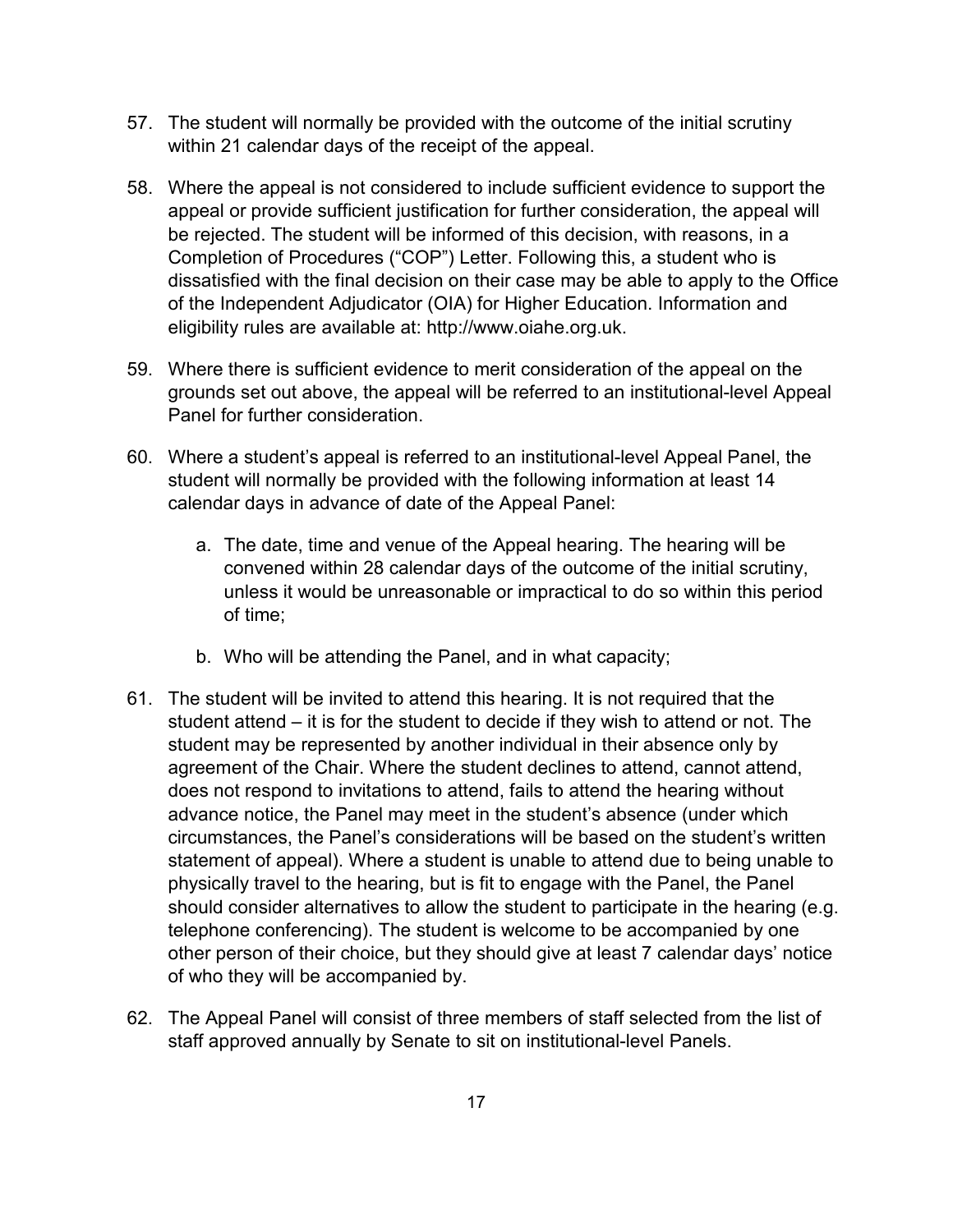- 63. A representative of the Fitness to Study Panel will be invited to attend or provide representations to assist the Appeal Panel with its considerations of the appeal. This representative does not form part of the Appeal Panel and will not be present during the Panel's deliberations.
- 64. The Panel will exhaust its enquiries before coming to a conclusion on the merits of the appeal. The Panel does not need to come to a conclusion on the day of the hearing, and where the Panel do not come to a conclusion on the day, the Appeal Panel will inform the student of the reasons for any additional time required, and an estimate of when a decision may be issued. The follow outcomes are available to the Appeal Panel:
	- a. To reject the appeal;
	- b. To refer the matter to a freshly convened Fitness to Study Panel (that is, a Panel with no prior involvement in the matter) for reconsideration.
- 65. A record of the proceedings of the Appeal Panel, including the decision and the rationale for the decision, will be drawn up. This will be shared with the student normally within 14 calendar days of the date of the Panel. A student may suggest amendments to this record, but it is at the Chair's discretion whether any amendments to the record will be made. A note of the student's suggestions may be attached to the note as an addendum, at the Chair's discretion. The agreed record will be circulated to the student and appropriate staff members, normally within 14 calendar days of the record being agreed.
- 66. The outcome of this Panel hearing, with reasons, will normally be conveyed to the student within 14 calendar days of the hearing. This decision will be conveyed in a Completion of Procedures ("COP") letter. Following this, a student who is dissatisfied with the final decision on their case may be able to apply to the Office of the Independent Adjudicator (OIA) for Higher Education. Information and eligibility rules are available at: http://www.oiahe.org.uk.
- 67. An anonymised report of the outcome of the hearing will be reported to Senate.

#### **Data Protection & Confidentiality**

- 68. This Policy will be applied in accordance with City's duties under the Equality Act 2010 and General Data Protection Regulation (2018).
- 69. The Regulation will be operated with due consideration to a student's confidentiality. City will seek to manage or process information students provide whilst accessing support or during the use of the Fitness to Study Policy in accordance with our duties under GDPR.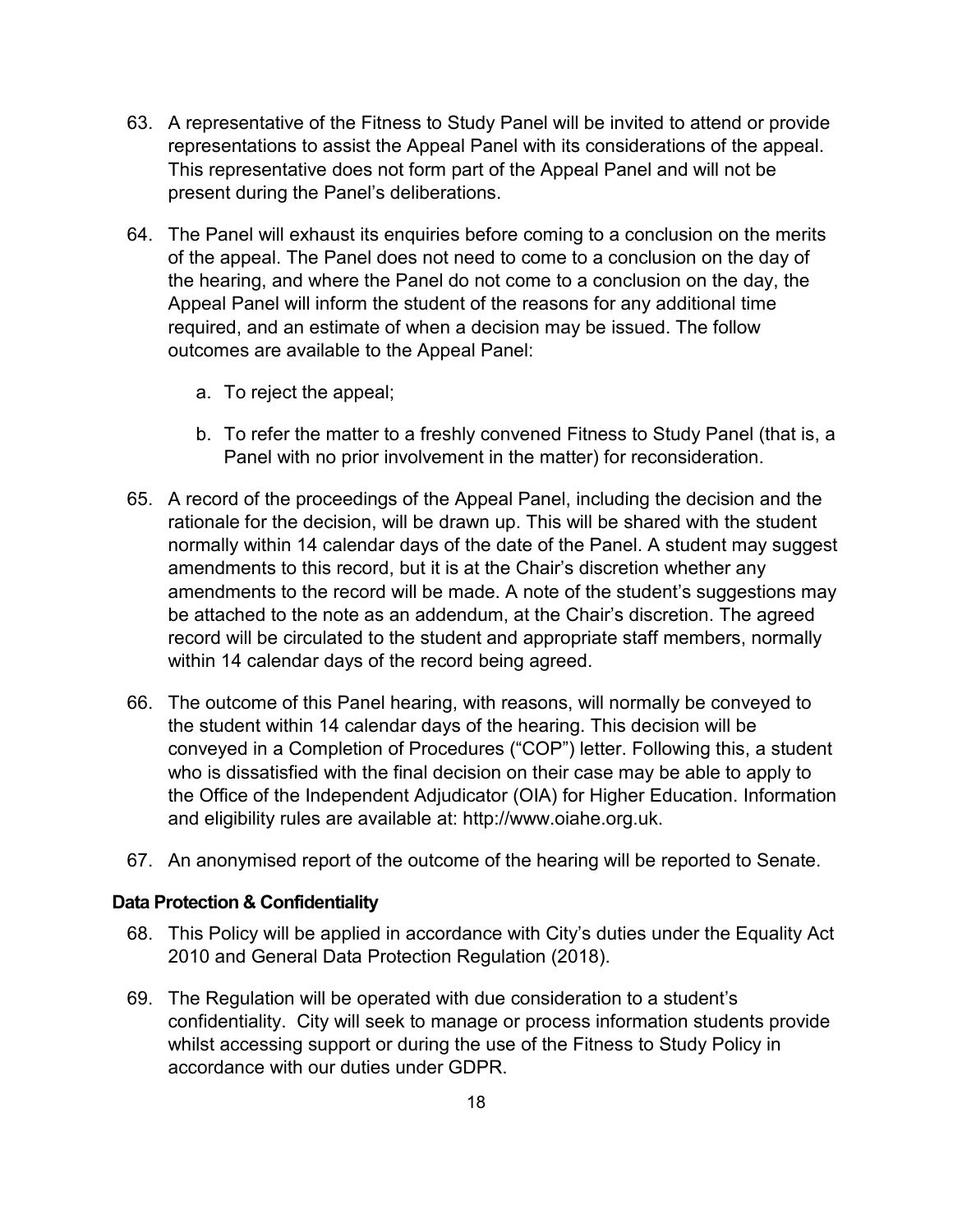- 70. Any sensitive information provided by a student to City staff or generated by a City staff member about the student will be shared only with those individuals that need to have this information in order to support the student or the process, where the use of the information is necessary for
- 71. the assessment of the student's fitness to study or to assess and/or implement the support needs of the student.
- 72. City will seek to ensure that a student understands how their personal information may be shared. Where possible, information will be disclosed in accordance with the terms agreed with the student. Where a student has not already agreed for their information to be shared within City (for example, the student may not have already agreed this with a support service), the student will be contacted with information about how we intend to use and share information about them and to seek their agreement to this (as appropriate). City will consider a student's request that sensitive information not be disclosed to staff within City or external parties, but will ensure the student is made aware of the implications of non-disclosure (that is, the consideration of the student's situation and provision of appropriate support will be limited).
- 73. Where a student refuses to provide explicit consent that their sensitive information is shared, and City determines that it has a duty to provide that student with adequate support, City will disclose this information to other departments or professionals who might be best placed to offer the support they might need.
- 74. City's obligations of confidentiality will not apply in relation to information:
	- which is or becomes public knowledge for reasons other than as a result of a breach of confidentiality by City;
	- which City is required to disclose under its Regulatory and Professional Body Requirements (e.g. the Nursing and Midwifery Council, The Health and Care Professions Council, The Law Society);
	- when City is required to disclose by law;
	- when City is required to give proper instructions to any professional adviser who has an obligation to keep any such information confidential;
	- where it will impact on City's duty of care to students, staff and its partners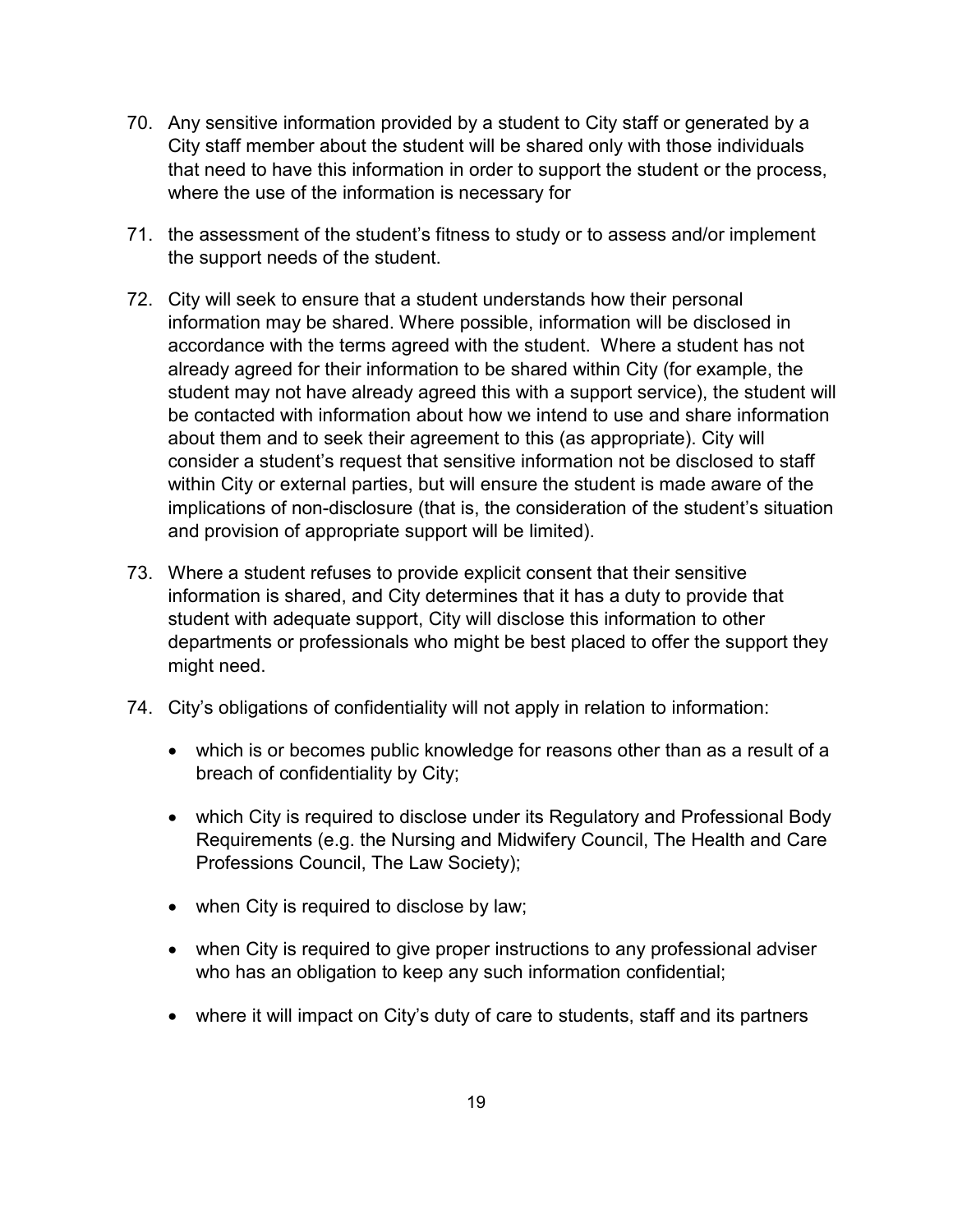• where it will impact on City's duty of care to Professional Bodies and City students' potential ability to practise.

## **Reporting and Monitoring**

- 75. City will maintain anonymised records on the use of this Policy and Regulation for the purposes of ongoing review.
- 76. The information collected will be compiled for annual reporting within Schools and to Senate.

### **The Office of the Independent Adjudicator for Higher Education (OIA)**

77. City subscribes to the OIA scheme, and this Policy and associated Regulation is therefore subject to its review. City is committed to complying with any formal decision and/or recommendation(s) issued by the OIA arising from a student complaint considered by the OIA, noting that the student complainant is not bound to comply with the OIA decision.